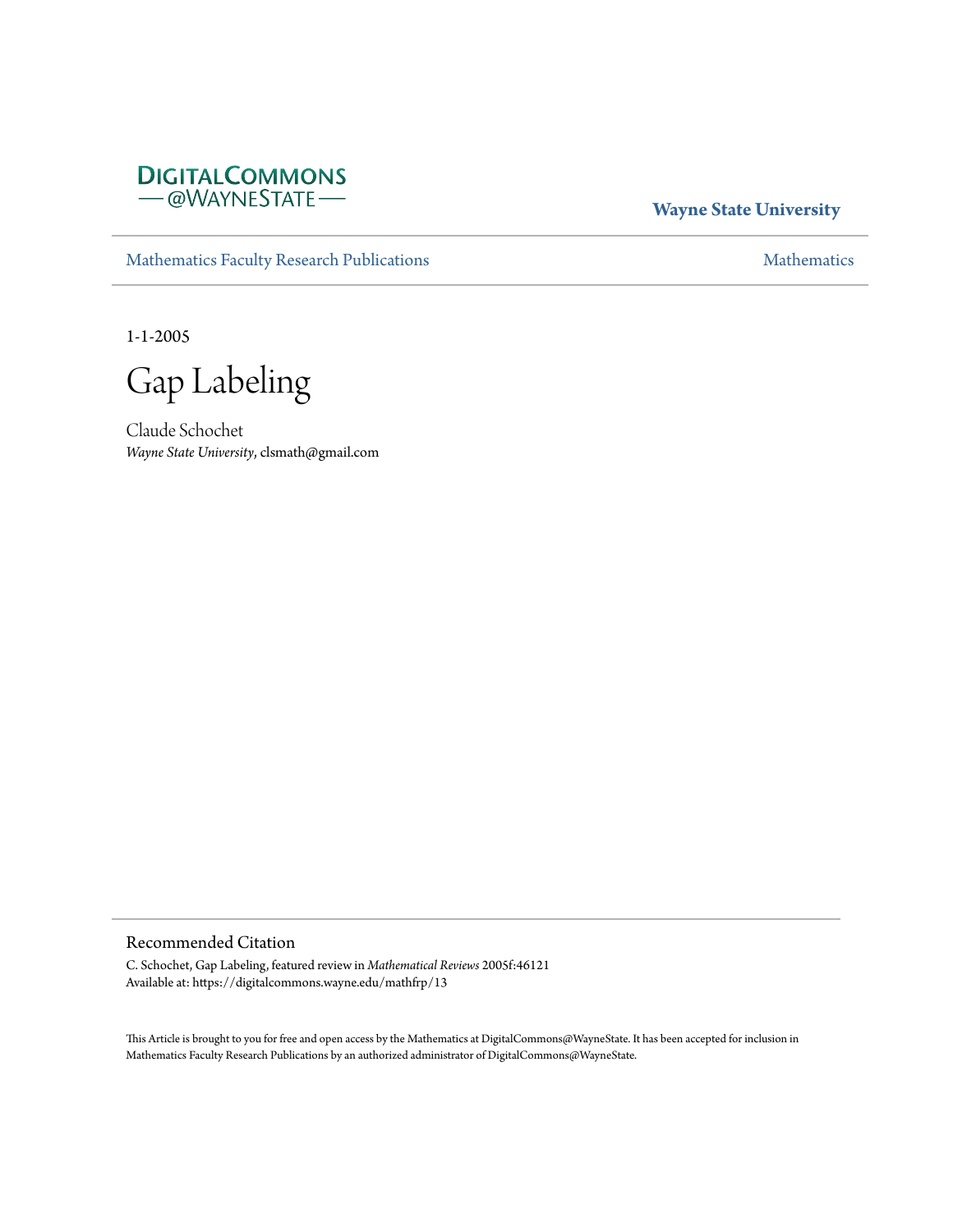# AMERICAN MATHEMATICAL SOCIETY MathSciNet<sup>®</sup> Mathematical Reviews on the Web

[Previous](/mathscinet/pdf/2193205.pdf?arg3=&co4=AND&co5=AND&co6=AND&co7=AND&dr=all&pg4=AUCN&pg5=TI&pg6=PC&pg7=ALLF&pg8=ET&review_format=html&s4=&s5=Gap%20Labeling&s6=&s7=&s8=All&vfpref=html&yearRangeFirst=&yearRangeSecond=&yrop=eq&r=4) [Up](/mathscinet/search/publications.html?arg3=&co4=AND&co5=AND&co6=AND&co7=AND&dr=all&pg4=AUCN&pg5=TI&pg6=PC&pg7=ALLF&pg8=ET&review_format=html&s4=&s5=Gap%20Labeling&s6=&s7=&s8=All&vfpref=html&yearRangeFirst=&yearRangeSecond=&yrop=eq&r=1) [Next](/mathscinet/pdf/1798994.pdf?arg3=&co4=AND&co5=AND&co6=AND&co7=AND&dr=all&pg4=AUCN&pg5=TI&pg6=PC&pg7=ALLF&pg8=ET&review_format=html&s4=&s5=Gap%20Labeling&s6=&s7=&s8=All&vfpref=html&yearRangeFirst=&yearRangeSecond=&yrop=eq&r=6) Article

**MR2018220 (2005f:46121a)** 46L55 [\(19K14 35J10 37B50 46L80 52C23 58J42 81V70\)](/mathscinet/search/mscdoc.html?code=46L55%2C%2819K14%2C35J10%2C37B50%2C46L80%2C52C23%2C58J42%2C81V70%29) **[Benameur, Moulay-Tahar](/mathscinet/search/publications.html?pg1=IID&s1=341472)** [\(F-LYON-GD\)](/mathscinet/search/institution.html?code=F_LYON_GD); **[Oyono-Oyono, Herve´](/mathscinet/search/publications.html?pg1=IID&s1=639438)** [\(F-CLEF2-LPM\)](/mathscinet/search/institution.html?code=F_CLEF2_LPM)

**Gap-labelling for quasi-crystals (proving a conjecture by J. Bellissard). (English summary)**

*Operator algebras and mathematical physics* (*Constanta*, 2001), 11–22, *T*<sub>needa</sub>, *Bucharest*,

From References: 0 From Reviews: 0

**MR2021006 (2005f:46121b)** 46L55 [\(19K14 37B50 46L80 46N50 52C23\)](/mathscinet/search/mscdoc.html?code=46L55%2C%2819K14%2C37B50%2C46L80%2C46N50%2C52C23%29) **[Kaminker, Jerome](/mathscinet/search/publications.html?pg1=IID&s1=97535)** [\(1-INPI\)](/mathscinet/search/institution.html?code=1_INPI); **[Putnam, Ian](/mathscinet/search/publications.html?pg1=IID&s1=142845)** [\(3-VCTR\)](/mathscinet/search/institution.html?code=3_VCTR)

## **A proof of the gap labeling conjecture.**

*[Michigan Math. J.](/mathscinet/search/journaldoc.html?&cn=Michigan_Math_J)* **51** (2003), *[no. 3,](/mathscinet/search/publications.html?pg1=ISSI&s1=215104)* 537*–*546.

## FEATURED REVIEW.

This joint review covers the two papers in the heading as well as an article by J. Bellissard, R. Benedetti and J.-M. Gambaudo ["Spaces of tilings, finite telescopic approximations, and gaplabeling", Comm. Math. Phys., to appear] (hereafter BO, KP and BBG, respectively).

The gap labeling theorem was originally conjectured by Bellissard [in *From number theory to physics (Les Houches, 1989)*, 538–630, Springer, Berlin, 1992; [MR1221111 \(94e:46120\)\]](/mathscinet/pdf/1221111.pdf). The problem arises in a mathematical version of solid state physics in the context of aperiodic tilings. Its three proofs, discovered independently by the authors above, all lie in  $K$ -theory. Here is the core result of these papers:

Let  $\Sigma$  be a Cantor set and let

 $\Sigma\times\mathbb{Z}^d\to\Sigma$ 

be a free and minimal action of  $\mathbb{Z}^d$  on  $\Sigma$  with invariant probability measure  $\mu$ . Let

$$
\mu: C(\Sigma) \to \mathbb{C}
$$

and

$$
\tau_{\mu}: C(\Sigma) \rtimes \mathbb{Z}^d \to \mathbb{C}
$$

be the traces induced by  $\mu$  and denote likewise their induced maps in K-theory. Then

$$
\mu\left(K_0(C(\Sigma))\right) = \tau_\mu\left(K_0(C(\Sigma) \times \mathbb{Z}^d)\right)
$$

as subsets of  $\mathbb{R}$ .

We shall try to explain why this core result has anything to do with something called gap labeling. This review is organized as follows:

- (1) The origin of the problem and its formulation in mathematical terms.
- (2) Foliated spaces as a setting for the common formalism.
- (3) The BBG proof.
- (4) Common features of the BO and KP proofs.
- (5) The BO proof.
- (6) The KP proof.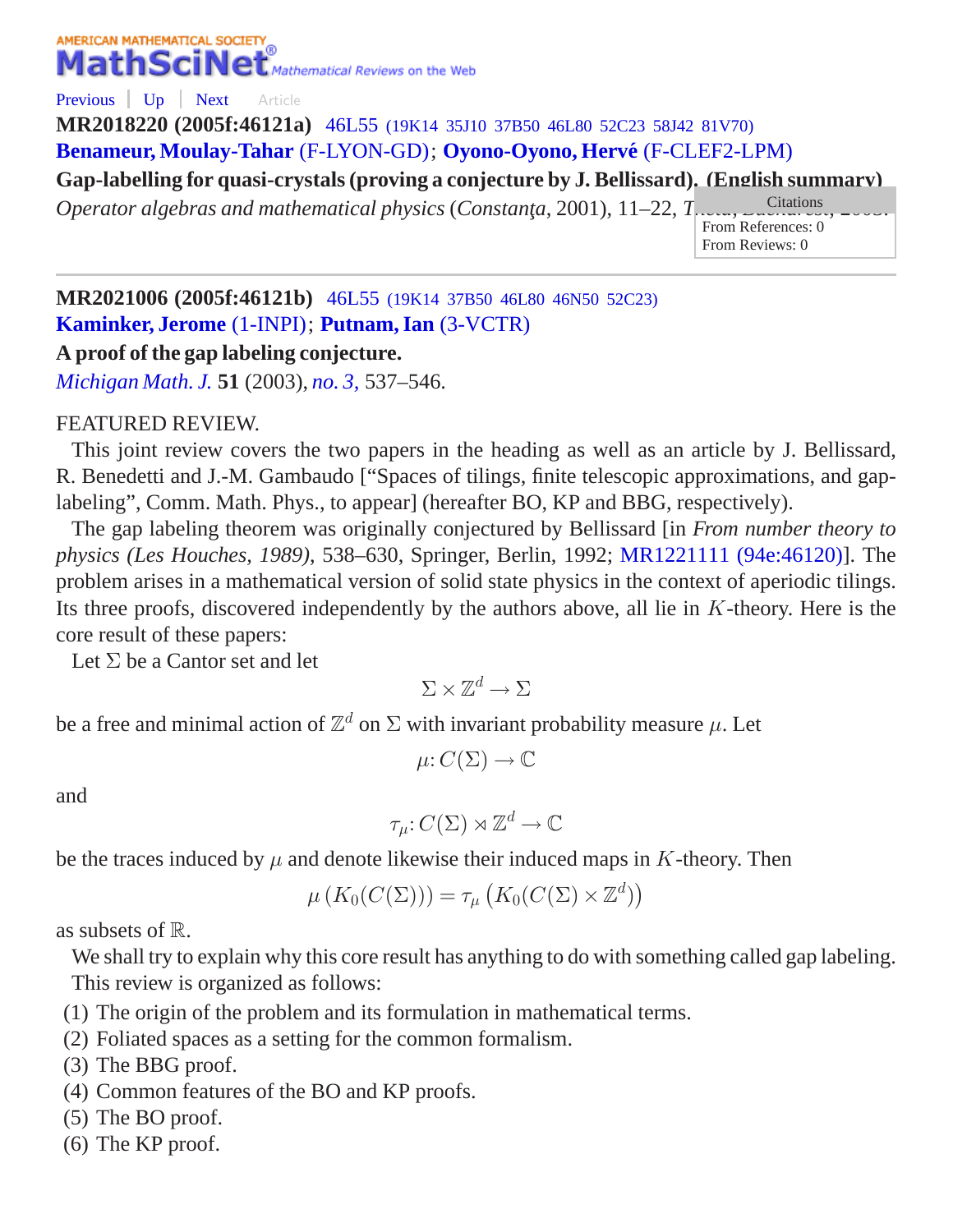(7) Earlier partial results.

1. The origin of the problem. We model the motion of a particle in a solid via the tight binding approximation as follows. The solid is modeled by a tiling, where the tiles represent the locations of the atoms, and the particle hops from tile to tile. The (simplified!) quantum mechanical model of this motion is a certain self-adjoint Schrödinger operator on the space of square summable functions on the set of tiles. So the position of the particle is represented by a tile and momentum corresponds to translation. We are interested in the spectrum of this operator. In the crystal context, Bloch theory shows that the periodic structure of the atoms leads to a spectrum consisting of bands—i.e., a union of closed intervals, and hence there are gaps in the spectrum. The challenge in the present problem is to determine the gaps in the spectrum of the Schrödinger operator in a solid which is not periodic but is almost periodic.

More formally, a tiling  $T$  of  $\mathbb{R}^d$  is a collection of subsets  $\{t_1,t_2,\dots\}$  called tiles, such that their union is  $\mathbb{R}^d$  and their interiors are pairwise disjoint. We assume that each tile is homeomorphic to a closed ball. Any translate  $T+x$  of  $T$  by some  $x\in\mathbb{R}^d$  is again a tiling. Take the set  $T+\mathbb{R}^d$  of all translates and endow it with a metric: for  $0<\varepsilon < 1,$  say, the distance between  $T_1$  and  $T_2$  in  $T+\mathbb{R}^d$ is less than  $\varepsilon$  if there are vectors  $x_1, x_2$  of length less than  $\varepsilon$  such that  $T_1 + x_1$  and  $T_2 + x_2$  coincide on the open ball  $B(0, 1/\varepsilon)$ . Let  $\Omega$  denote the closure of  $T + \mathbb{R}^d$  in this metric. Then  $\mathbb{R}^d$  acts on  $Ω$ ; the action is denoted  $ω$ . The space  $Ω$  is the continuous hull of the tiling. (This is the quick and dirty definition of the metric and  $\Omega$ : there are much better and more natural definitions—cf. BBG.)

We assume that for any  $R > 0$  there are only finitely many subsets of T whose union has diameter less than R (the so-called finite pattern condition), which ensures that  $\Omega$  is compact. The orbit of T is obviously dense. We assume that every orbit is dense: in other words, that the  $\mathbb{R}^d$  action on  $\Omega$  is minimal. This is the case if and only if for every finite patch P in T there is some  $R > 0$ such that for each  $x \in \mathbb{R}^d$  there is a translate of P contained in  $T \cap B(x, R)$ . This is called the repetitivity condition.

There is an equivalent version of this construction using the notion of repetitive Delone sets of finite type due to Lagarias. Bellissard, D. J. L. Herrmann and M. Zarrouati [in *Directions in mathematical quasicrystals*, 207–258, Amer. Math. Soc., Providence, RI, 2000; [MR1798994](/mathscinet/pdf/1798994.pdf) [\(2002a:82101\)](/mathscinet/pdf/1798994.pdf)] replaced a discrete point set by the sum of mass one Dirac measures at each site. The compactness of the hull is then a trivial consequence of well-known theorems in measure theory. This point of view is more natural from the point of view of the hull topology.

A tiling T is aperiodic if  $T + x \neq T$  for all  $x \in \mathbb{R}^d \setminus \{0\}$ , and a tiling is strongly aperiodic if  $\Omega$ contains no periodic tilings. Assume henceforth that  $T$  is strongly aperiodic and satisfies the finite pattern and repetitivity conditions; thus  $\Omega$  is compact with a free and minimal  $\mathbb{R}^d$ -action  $\omega$ . There is a natural  $C^*$ -algebra to model the situation, namely  $C(\Omega) \rtimes \mathbb{R}^d$ , referred to by Bellissard as the noncommutative Brillouin zone. Bellissard's deep insight was to regard the dynamical system via this  $C^*$ -algebra as a noncommutative space, in the sense introduced by Alain Connes, and to show that the resolvents of the Schrödinger operator lie in it. Gaps in the spectrum will yield projections in  $C(\Omega) \rtimes \mathbb{R}^d$  and the classes of those projections lie in  $K_0(C(\Omega) \rtimes \mathbb{R}^d)$ . Any trace on the  $C^*$ algebra yields a homomorphism  $K_0(C(\Omega) \rtimes \mathbb{R}^d) \to \mathbb{R}$  whose image is a countable subgroup of R. For natural choices of the trace, these numbers have physical and mathematical meaning. They are related to the integrated density of states and also can be obtained experimentally. Thus it is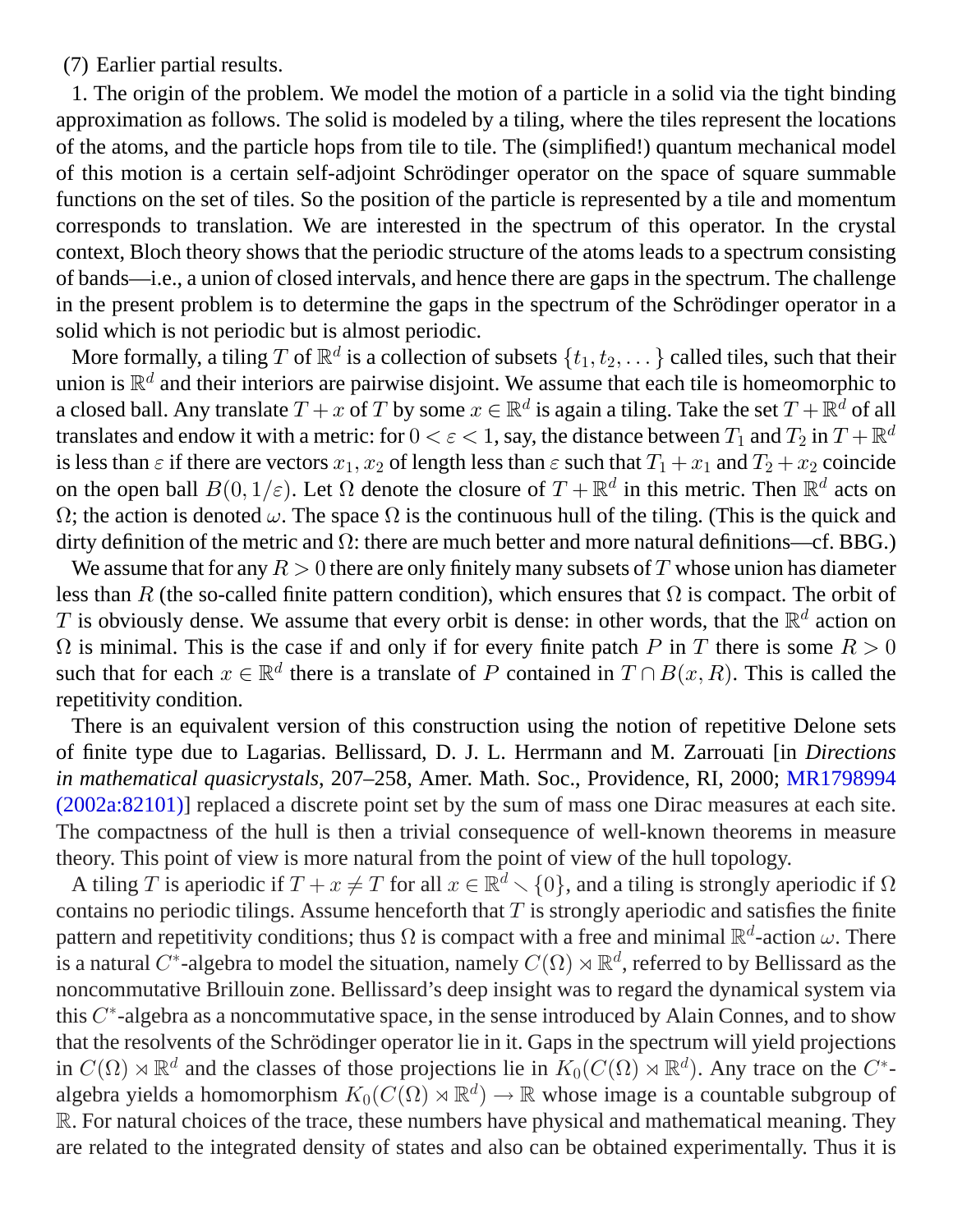worthwhile to try to determine this subgroup of R.

L. A. Sadun and R. F. Williams [Ergodic Theory Dynam. Systems **23** (2003), no. 1, 307–316; [MR1971208 \(2004a:37023\)](/mathscinet/pdf/1971208.pdf)] showed that the hull  $\Omega$  contains a Cantor set  $\Sigma$  with a minimal  $\mathbb{Z}^d$ -action such that there is a homeomorphism

$$
\Sigma \times_{\mathbb{Z}^d} \mathbb{R}^d \cong \Omega.
$$

(The set  $\Sigma$  can be constructed as a canonical transversal. To do so, each prototile is associated with a point in its interior; then take  $\Sigma$  to be the union of the tilings having one tile with point at the origin. Then  $\Sigma$  is defined modulo the choice of a point in each prototile. In the description via a Delone set there is no choice, since the position of atoms is already fixed and therefore the transversal becomes "canonical".) This homeomorphism does not conjugate the  $\mathbb{R}^d$ -actions. However, KP show that there is a strong Morita equivalence of associated  $C^*$ -algebras

$$
C(\Sigma) \rtimes \mathbb{Z}^d \approx C(\Omega) \rtimes \mathbb{R}^d
$$

and so these two C<sup>\*</sup>-algebras have isomorphic K-theory groups. We regard  $\Sigma$  with its  $\mathbb{Z}^d$ -action as a discrete model for the foliated space  $\Omega$ .

2. Foliated spaces. Every point in  $\Omega$  has an open neighborhood of the form  $U \times N$ , where U is open in  $\mathbb{R}^d$  and N is a Borel subset of  $\Omega$ . If N were an open subset of Euclidean space then this would be the local picture of a foliated manifold. This is not the case generally. Instead, this is the local picture of a foliated space.

A side note on terminology. In ancient times a lamination was a space obtained by deleting some leaves of a foliated manifold. C. C. Moore and the reviewer [*Global analysis on foliated spaces*, Springer, New York, 1988; [MR0918974 \(89h:58184\)](/mathscinet/pdf/918974.pdf); second edition, Cambridge Univ. Press, to appear] introduced foliated space to describe a space whose local picture is  $U \times N$  as above. This includes laminations as well as other situations such as the continuous hull. This usage is found, e.g., in [A. Candel and L. Conlon, *Foliations. I*, Amer. Math. Soc., Providence, RI, 2000; [MR1732868 \(2002f:57058\)\]](/mathscinet/pdf/1732868.pdf). More recently, É. Ghys [in *Dynamique et géométrie complexes (Lyon, 1997)*, ix, xi, 49–95, Soc. Math. France, Paris, 1999; [MR1760843 \(2001g:37068\)](/mathscinet/pdf/1760843.pdf)] and others have taken to using lamination for this more general concept. We will stick with the foliated space terminology.

Suppose given a  $\mathbb{Z}^d$ -invariant probability measure  $\mu: C(\Sigma) \to \mathbb{C}$ . This gives rise to an invariant transverse measure on  $\Omega$  with corresponding Ruelle-Sullivan current  $C_u$  and associated homology class

$$
[C_\mu]\in H^\tau_d(\Omega).
$$

Here  $H_*^{\tau}$  denotes tangential homology [cf. C. C. Moore and C. L. Schochet, op. cit. (Chapter III)]. This gives rise to traces

$$
\mu: C(\Sigma) \to \mathbb{C}
$$
 and  $\tau_{\mu}: C(\Sigma) \rtimes \mathbb{Z}^d \to \mathbb{C}$ 

and associated homomorphisms

 $\mu: K_0(C(\Sigma)) \to \mathbb{R}$  and  $\tau_\mu: K_0(C(\Sigma) \rtimes \mathbb{Z}^d) \to \mathbb{R}$ .

The group  $K_0(C(\Sigma))$  is isomorphic to  $C(\Sigma, \mathbb{Z})$ , the continuous, integer-valued functions on  $\Sigma$ , and we may describe its image under the trace  $\mu(K_0(C(\Sigma)))$  as the subgroup of R generated by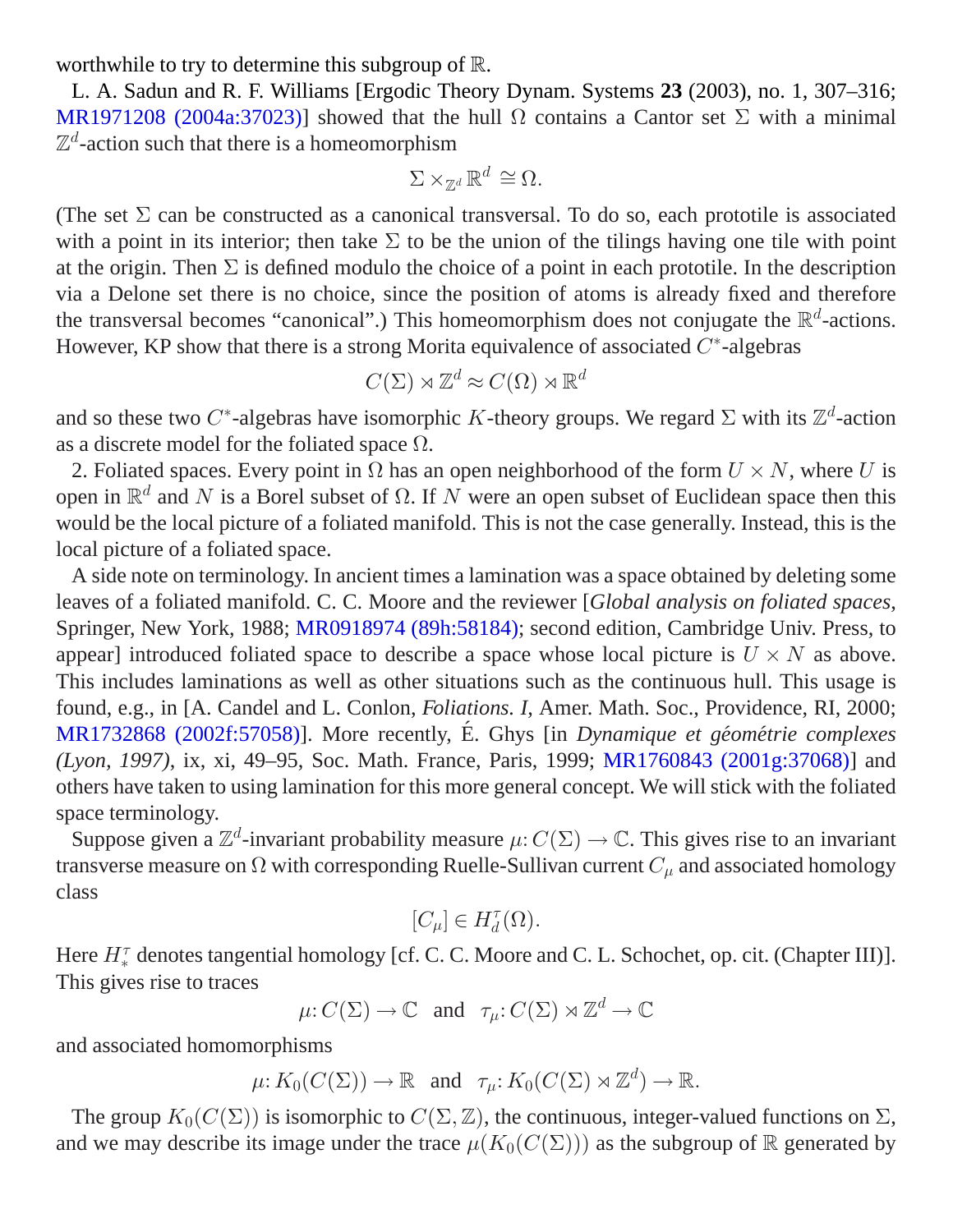the measures of the clopen sets of  $\Sigma$ . It is not very hard to prove that

$$
\mu\Big(K_0(C(\Sigma))\Big) \subseteq \tau_\mu\Big(K_0(C(\Sigma) \rtimes \mathbb{Z}^d)\Big).
$$

The deepest part of the gap labeling theorem is to demonstrate that this inclusion is actually an equality of sets.

Note that each gap in the spectrum of the self-adjoint operator associated to the motion of the particle in the initial tiling corresponds to a projection in the  $C^*$ -algebra  $C(\Omega)\rtimes \mathbb{R}^d$  of the foliated space  $\Omega$  and hence to a class in

$$
K_0(C(\Omega) \rtimes \mathbb{R}^d) \cong K_0(C(\Sigma) \rtimes \mathbb{Z}^d).
$$

Bellissard, Herrmann and Zarrouati [op. cit.] proved that the integrated density of the states of the operator depends only upon the noncommutative space  $\Omega$  itself, and not upon the operator. Thus the possible values of the gap labeling are independent of the choice of operator; they depend only upon the noncommutative topology of  $\Omega$ .

All three proofs of the gap labeling theorem proceed by translating the gap labeling problem to tangential cohomology via some version of the Chern character and then by a combination of direct computation and deep general results.

3. The BBG proof. BBG consider a somewhat more general situation than described above. As this review focuses upon the  $K$ -theory result, we must omit details. We urge the reader to study the paper, as it has interesting applications beyond the immediate  $K$ -theoretic concern of the gap labeling theorem. BBG provide a geometric analysis of the foliated space itself. They represent  $\Omega$  as topologically conjugate to the inverse limit of expanding flattening sequences of branched oriented flat manifolds of dimension d (BOF d-manifolds) with  $\mathbb{R}^d$  action by parallel transport under constant vector fields. The cohomology of the BOF manifolds is analyzed combinatorially via cellular cohomology and a spectral sequence is used to calculate the K-theory of the associated  $C^*$ -algebras. Taking direct limits then yields a very concrete description of  $K_*(C(\Omega \rtimes \mathbb{R}^d))$ . The associated Ruelle-Sullivan maps are then explicitly calculated. BBG use a partial Chern character map  $c$  and then must deal with the diagram

$$
K_0(C(\Omega) \rtimes \mathbb{R}^d) \xrightarrow{c} H^d_\tau(C(\Omega) \rtimes \mathbb{R}^d) \downarrow \qquad \downarrow \qquad \downarrow \qquad \downarrow \qquad \downarrow \qquad \downarrow \qquad \downarrow \qquad \downarrow \qquad \downarrow \qquad \downarrow \qquad \downarrow \qquad \downarrow \qquad \downarrow \qquad \downarrow \qquad \downarrow \qquad \downarrow \qquad \downarrow \qquad \downarrow \qquad \downarrow \qquad \downarrow \qquad \downarrow \qquad \downarrow \qquad \downarrow \qquad \downarrow \qquad \downarrow \qquad \downarrow \qquad \downarrow \qquad \downarrow \qquad \downarrow \qquad \downarrow \qquad \downarrow \qquad \downarrow \qquad \downarrow \qquad \downarrow \qquad \downarrow \qquad \downarrow \qquad \downarrow \qquad \downarrow \qquad \downarrow \qquad \downarrow \qquad \downarrow \qquad \downarrow \qquad \downarrow \qquad \downarrow \qquad \downarrow \qquad \downarrow \qquad \downarrow \qquad \downarrow \qquad \downarrow \qquad \downarrow \qquad \downarrow \qquad \downarrow \qquad \downarrow \qquad \downarrow \qquad \downarrow \qquad \downarrow \qquad \downarrow \qquad \downarrow \qquad \downarrow \qquad \downarrow \qquad \downarrow \qquad \downarrow \qquad \downarrow \qquad \downarrow \qquad \downarrow \qquad \downarrow \qquad \downarrow \qquad \downarrow \qquad \downarrow \qquad \downarrow \qquad \downarrow \qquad \downarrow \qquad \downarrow \qquad \downarrow \qquad \downarrow \qquad \downarrow \qquad \downarrow \qquad \downarrow \qquad \downarrow \qquad \downarrow \qquad \downarrow \qquad \downarrow \qquad \downarrow \qquad \downarrow \qquad \downarrow \qquad \downarrow \qquad \downarrow \qquad \downarrow \qquad \downarrow \qquad \downarrow \qquad \downarrow \qquad \downarrow \qquad \downarrow \qquad \downarrow \qquad \downarrow \qquad \downarrow \qquad \downarrow \qquad \downarrow \qquad \downarrow \qquad \downarrow \qquad \downarrow \qquad \downarrow \qquad \downarrow \qquad \downarrow \qquad \downarrow \qquad \downarrow \qquad \downarrow \qquad \downarrow \qquad \downarrow \qquad \downarrow \qquad \downarrow \qquad \downarrow \qquad \downarrow \qquad \downarrow \qquad \downarrow \qquad \downarrow \qquad \downarrow \qquad \downarrow \qquad \downarrow \q
$$

where  $\cap C_{\mu}$  is the cap product by the class  $[C_{\mu}] \in H_d^{\tau}(\Omega)$  of the Ruelle-Sullivan current induced by the trace. Their proof requires the use of Connes' Thom isomorphism theorem [A. Connes, Adv. in Math. **39** (1981), no. 1, 31–55; [MR0605351 \(82j:46084\)\]](/mathscinet/pdf/605351.pdf) as well as cyclic cohomology [A. Connes, in *Geometric methods in operator algebras (Kyoto, 1983)*, 52–144, Longman Sci. Tech., Harlow, 1986; [MR0866491 \(88k:58149\)](/mathscinet/pdf/866491.pdf)].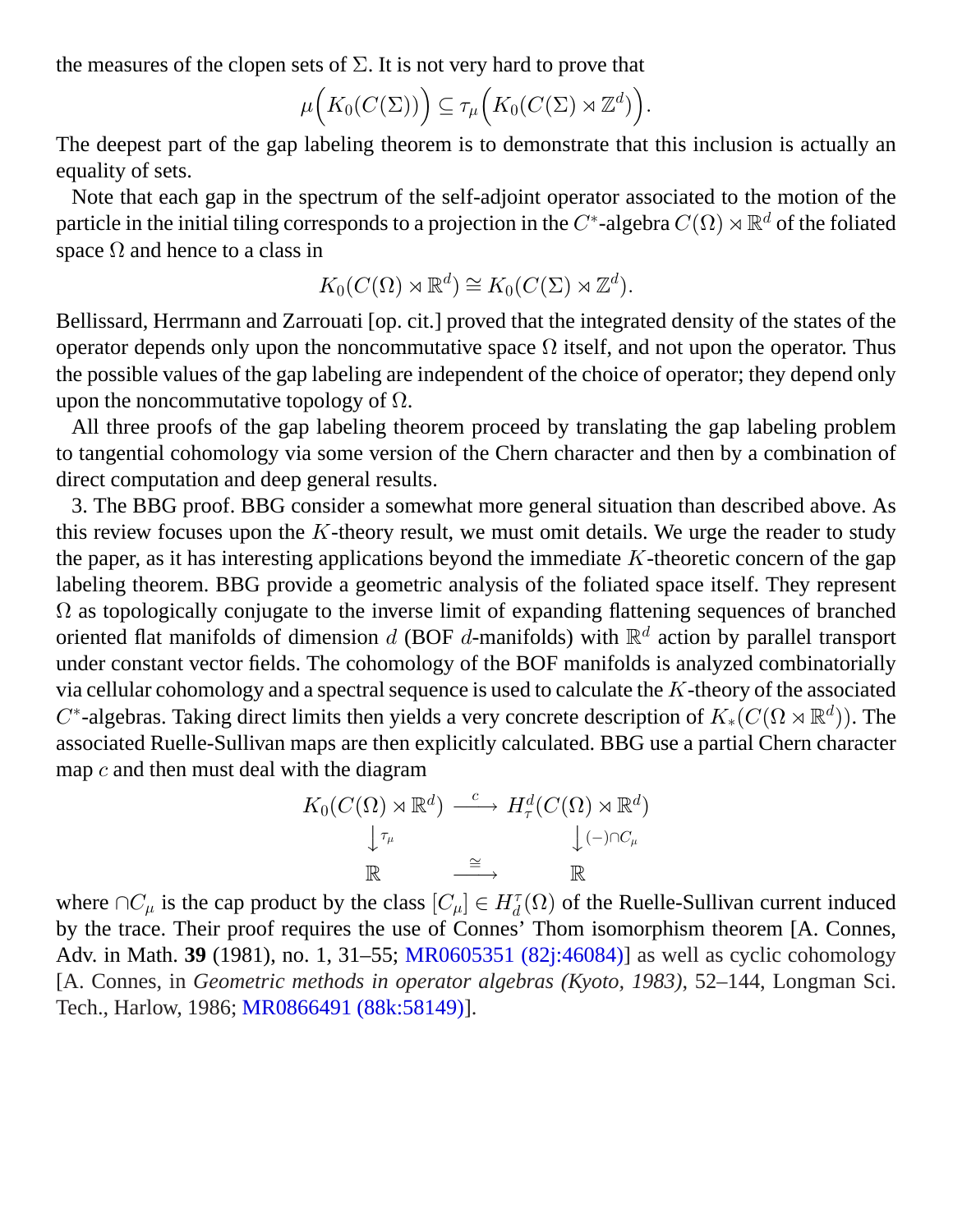4. Common features of the BO and the KP proofs. Consider the diagram

$$
K_0(C(\Sigma)) \xrightarrow{\mu} \mathbb{R}
$$
  
\n
$$
\downarrow i_* \qquad \downarrow \cong
$$
  
\n
$$
K_0(C(\Sigma \rtimes \mathbb{Z}^d)) \xrightarrow{\tau_\mu} \mathbb{R}
$$
  
\n
$$
\downarrow \text{m.e.} \qquad \downarrow \equiv
$$
  
\n
$$
K_0(C(\Omega \rtimes \mathbb{R}^d)) \xrightarrow{\overline{\tau}_\mu} \mathbb{R}
$$
  
\n
$$
\uparrow \cong \varphi_c \qquad \uparrow \equiv
$$
  
\n
$$
K_d(C(\Omega)) \qquad \mathbb{R}
$$
  
\n
$$
\downarrow \text{ch}^d \qquad \downarrow \equiv
$$
  
\n
$$
H_\tau^d(\Omega; \mathbb{R}) \xrightarrow{\cap C_\mu} \mathbb{R}
$$

where  $\Sigma$  is the given Cantor set with the given  $\mathbb{Z}^d$  action,

 $\Omega = \Sigma \times_{\mathbb{Z}^d} \mathbb{R}^d$ 

is the suspension of the action,  $\varphi_c$  is Connes' Thom isomorphism,  $i_*$  is the map induced by the inclusion of  $C^*$ -algebras, m.e. is the isomorphism induced by the Morita equivalence of the  $C^*$ algebras, and (this is a result of T. Fack and G. Skandalis [Invent. Math. **64** (1981), no. 1, 7–14; [MR0621767 \(82g:46113\)\]](/mathscinet/pdf/621767.pdf))

$$
\varphi_c([E]) = \mathrm{ind}_a[D_E] \in K_0(C(\Omega \rtimes \mathbb{R}^d))
$$

where  $\text{ind}_{a}[D_{E}]$  is the analytic index of the Dirac D operator twisted by the bundle E. The top square commutes by the definition of the traces. The middle square is shown to commute by looking carefully at properties of the Morita equivalence.

The bottom rectangle commutes by the index theorem for foliated spaces. KP prove this as KP 2.4, and BO prove it as BO 4.2. (Since  $\Omega$  is a foliated space but not a foliated manifold, one needs the version of the Index Theorem established by Moore and the reviewer [op. cit.].) The analogous result of BBG is Theorem 6.1, which they prove by reduction to a result in cyclic cohomology [A. Connes, op. cit.; [MR0866491 \(88k:58149\)\]](/mathscinet/pdf/866491.pdf).

5. The BO proof. BO filter the leaves of  $\Omega$  and obtain a pair of spectral sequences

$$
E^2 = H_*(\mathbb{Z}^d; C(\Omega, \mathbb{Z})) \Longrightarrow K_*(C^*(C(\Omega) \rtimes \mathbb{R}^d))
$$

and

$$
\tilde{E}^2 = H_*(\mathbb{Z}^d; C(\Omega, \mathbb{R})) \Longrightarrow H^*_\tau(C(\Omega) \rtimes \mathbb{R}^d).
$$

The Chern character induces a natural transformation

$$
\mathrm{ch}: E^r \to \tilde{E}^r.
$$

Both spectral sequences collapse at the  $E^2$  level, essentially because  $ch \otimes \mathbb{Q}$  is an isomorphism. This makes it possible to explicitly identify the image of

$$
\mathrm{ch}: K_*(C^*(C(\Omega) \rtimes \mathbb{R}^d)) \longrightarrow H^*_\tau(C(\Omega) \rtimes \mathbb{R}^d)
$$

as  $H_*(\mathbb{Z}^d; C(\Omega, \mathbb{Z}))$ . This integrality result leads to an identification of the top component of the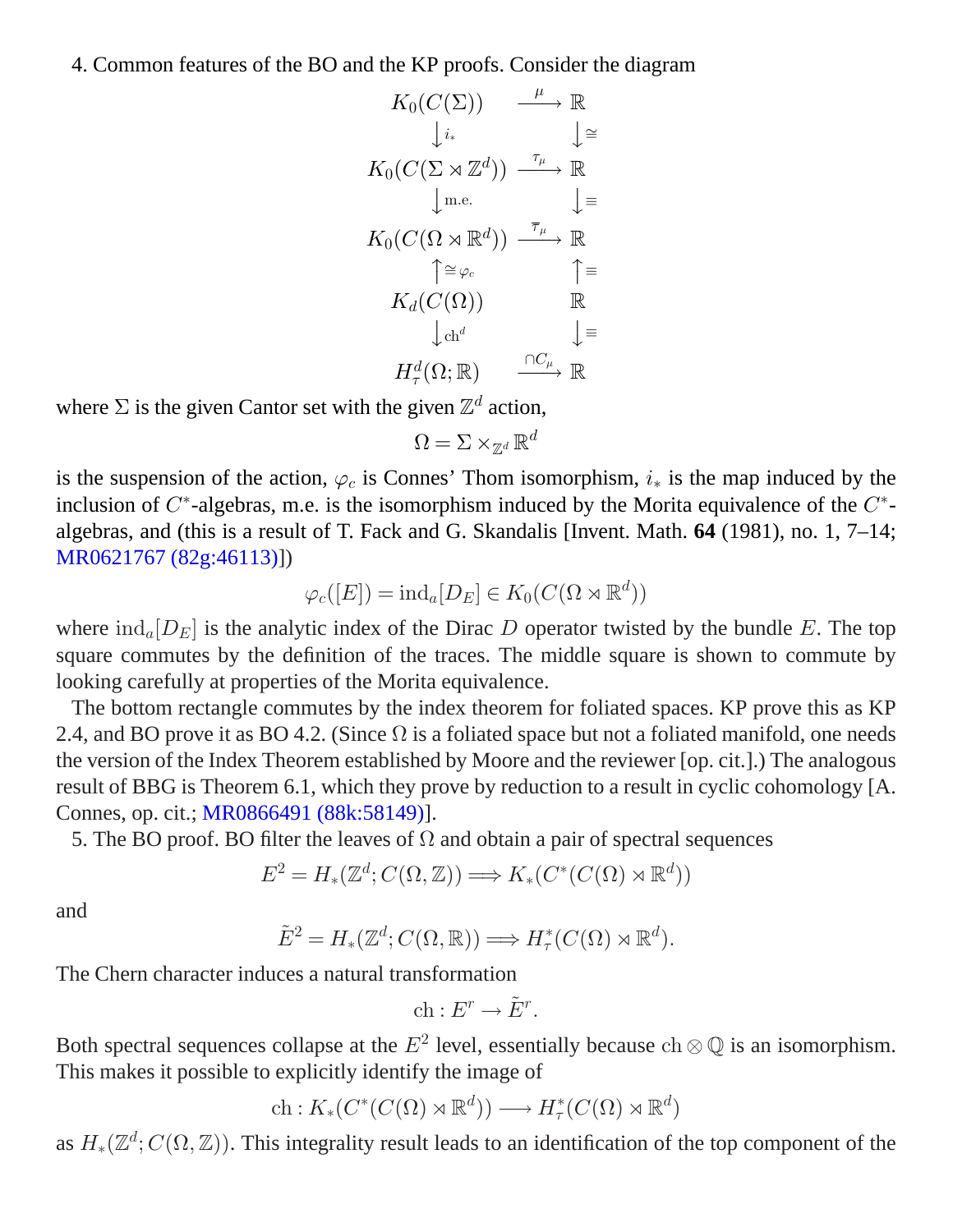Chern character and implies the gap labeling theorem.

6. The KP proof. KP rely on a less commutative approach. Let  $\pi : \Sigma \times \mathbb{R}^d \to \Omega$  be the quotient map, let  $L$  denote the union of the hyperplanes parallel to the coordinate axis and going through the points of  $\mathbb{Z}^d$ , let  $Y = \pi(\Sigma \times L)$  and  $j: \Omega - Y \to \Omega$  be the inclusion, and let

$$
\alpha: K_0(C(\Sigma)) \to K_0(C(\Omega) \rtimes \mathbb{R}^d)
$$

be the map described by Connes in [*Noncommutative geometry*, Academic Press, San Diego, CA, 1994; [MR1303779 \(95j:46063\)](/mathscinet/pdf/1303779.pdf) (p. 120)] (modified for foliated spaces) that associates—to a clopen set in a transversal to a foliation—a projection in its foliation algebra. They show (KP 3.2) that the natural diagram

$$
K_0(C(\Sigma)) \qquad \xrightarrow{\alpha} K_0(C(\Omega) \rtimes \mathbb{R}^d)
$$
  

$$
\downarrow^{\beta} \qquad \qquad \uparrow^{\varphi_c}
$$
  

$$
K_d(C_0(\Omega - Y)) \xrightarrow{j_*} K_d(C(\Omega))
$$

commutes, where  $\beta$  is Bott periodicity. Then an explicit study of the partial Chern character  $ch_n$ implies the gap labeling theorem.

7. Earlier results. To complete this review, we note that there were previous partial results on the problem. The conjecture was first established in the case  $d = 1$  by Bellissard [op. cit.] using the Pimsner-Voiculescu long exact sequence, and the case  $d = 2$  was done by A. van Elst [Rev. Math. Phys. **6** (1994), no. 2, 319–342; [MR1269302 \(95f:46122\)\]](/mathscinet/pdf/1269302.pdf) using a similar technique. The  $d = 2$  result was reestablished using the Kasparov spectral sequence in [J. Bellissard, E. Contensou and A. Legrand, C. R. Acad. Sci. Paris Sér. I Math. **326** (1998), no. 2, 197–200; [MR1646928 \(99h:46131\)](/mathscinet/pdf/1646928.pdf)]. In the case where the hull is given by an action of  $\mathbb{Z}^d$  on a Cantor set Σ, A. H. Forrest and J. R. Hunton [Ergodic Theory Dynam. Systems **19** (1999), no. 3, 611– 625; [MR1695911 \(2000e:19006\)\]](/mathscinet/pdf/1695911.pdf) used spectral sequence techniques to prove that the K-theory group is isomorphic to the group cohomology  $H^*(\mathbb{Z}^d; C(\Sigma, \mathbb{Z}))$ , which made calculation possible in many practical situations that occur in physics, as well as the case  $d = 3$ .

{Editorial remark: The paper by Bellisard, Benedetti and Gambaudo (BBG) is expected to appear, and will be linked to this review once it is indexed in the MR database.}

Reviewed by *[Claude Schochet](/mathscinet/search/publications.html?pg1=IID&s1=191627)*

#### **References for 2005f:46121b**

- 1. J. Bellissard, *Gap labelling theorems for Schrödinger operators*, From number theory to physics (M. Waldschmidt, P. Moussa, J. M. Luck, C. Itzykson, eds.), Springer Proc. Physics, 47, pp. 140–150, Springer-Verlag, Berlin, 1990. [MR1221111 \(94e:46120\)](/mathscinet/pdf/1221111.pdf?pg1=MR&s1=94e:46120&loc=fromreflist)
- 2. J. Bellissard, R. Benedetti, and J.-M. Gambaudo, *Spaces of tilings, finite telescopic approximation and gap labelings*, preprint, 2001. [cf. MR 2007c:46063](/mathscinet/pdf/2193205.pdf?pg1=MR&s1=2007c:46063&loc=fromreflist)
- 3. J. Bellissard, D. J. L. Herrmann, and M. Zarrouati, *Hulls of aperiodic solids and gap labeling theorems*, Directions in mathematical quasicrystals (M. Baake, R. V. Moody, eds.), pp. 207– 258, Amer. Math. Soc., Providence, RI, 2000. [MR1798994 \(2002a:82101\)](/mathscinet/pdf/1798994.pdf?pg1=MR&s1=2002a:82101&loc=fromreflist)
- 4. M. Benameur and H. Oyono-Oyono, *Calcul du label des gaps pour les quasi-cristaux*, C. R. Acad. Sci. Paris Sér. I Math. 334 (2002), 667–670. [MR1903367 \(2003c:52033\)](/mathscinet/pdf/1903367.pdf?pg1=MR&s1=2003c:52033&loc=fromreflist)